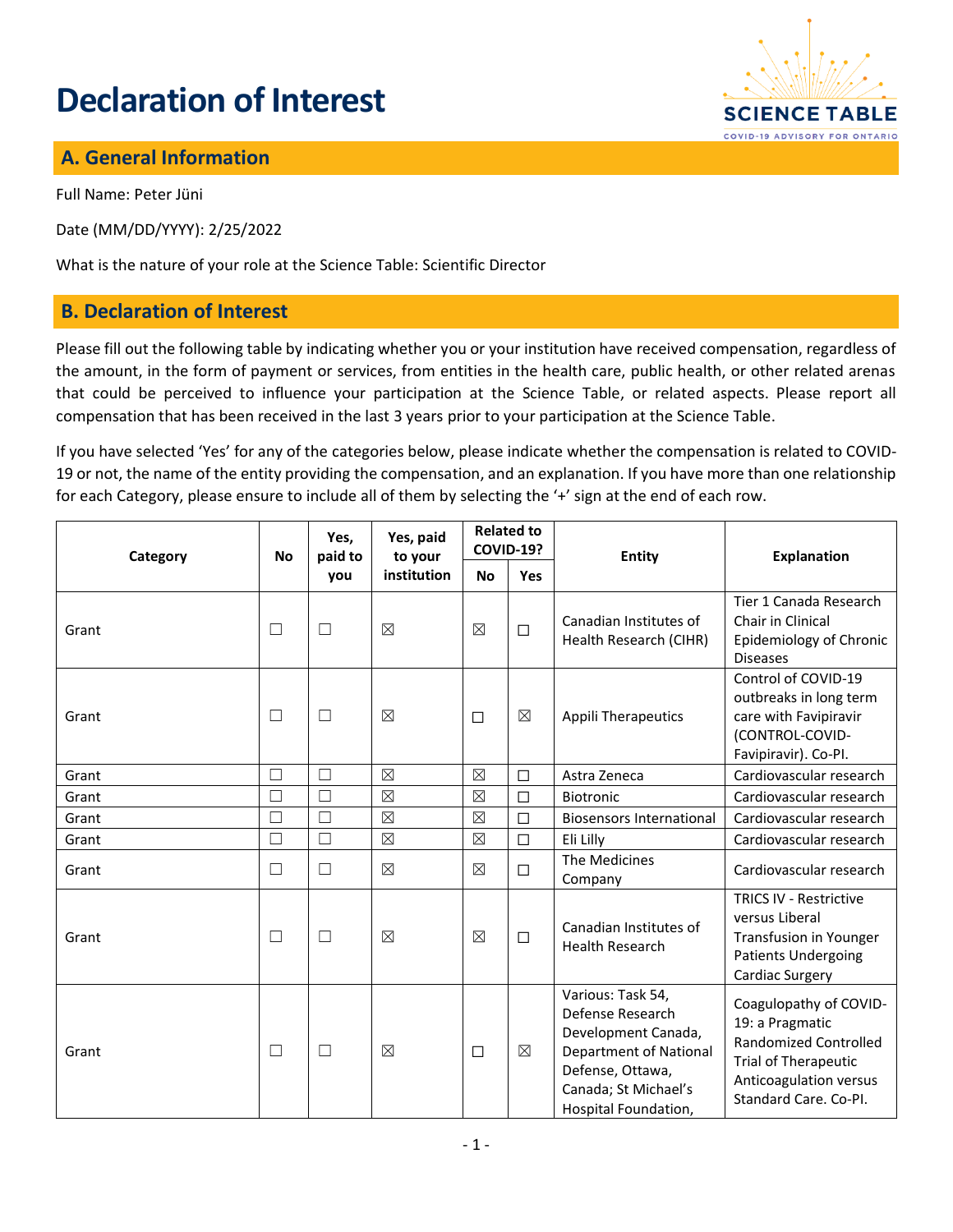|       |        |        |             |             |             | Toronto, Canada; St<br>Joseph's Health Centre<br>Foundation, Toronto,<br>Canada; International<br>Network of Venous<br>Thromboembolism<br>Clinical Research<br>Networks (INVENT)<br>Kickstarter Award |                                                                                                                                                                                                                                                               |
|-------|--------|--------|-------------|-------------|-------------|-------------------------------------------------------------------------------------------------------------------------------------------------------------------------------------------------------|---------------------------------------------------------------------------------------------------------------------------------------------------------------------------------------------------------------------------------------------------------------|
| Grant | $\Box$ | $\Box$ | $\boxtimes$ | $\Box$      | $\boxtimes$ | University of Toronto                                                                                                                                                                                 | Prone positioning for<br>patients on general<br>medical wards with<br>COVID19: A multicenter<br>pragmatic randomized<br>trial. Co-Applicant.                                                                                                                  |
| Grant | $\Box$ | $\Box$ | $\boxtimes$ | $\Box$      | $\boxtimes$ | CIHR Grant $+$ U of T                                                                                                                                                                                 | Careful Ventilation in<br>COVID 19-induced<br><b>ARDS - The CAVIARDS</b><br>19 Trial. Co-Applicant.                                                                                                                                                           |
| Grant | $\Box$ | ⊔      | $\boxtimes$ | $\Box$      | $\boxtimes$ | University of Toronto                                                                                                                                                                                 | Control of COVID-19<br>outbreaks in long term<br>care. Co-PI.                                                                                                                                                                                                 |
| Grant | $\Box$ | $\Box$ | $\boxtimes$ | $\Box$      | $\boxtimes$ | Canadian Institutes of<br>Health Research (CIHR),<br><b>Operating Grant:</b><br>COVID-19 Rapid<br><b>Research Funding</b><br>Opportunity -<br>Therapeutics                                            | Semaglutide to reduce<br>Myocardial injury in<br>patients with COVID-19<br>(SEMPATICO): An<br>exploratory randomized<br>controlled clinical trial.<br>Co-Applicant.                                                                                           |
| Grant | $\Box$ | $\Box$ | $\boxtimes$ | $\Box$      | $\boxtimes$ | Canada: CIHR-SPOR                                                                                                                                                                                     | REMAP-CAP: a platform<br>trial for severely ill<br>patients with COVID-19<br>/ REMAP-CAP:<br>Randomized,<br>Embedded,<br><b>Multifactorial Adaptive</b><br>Platform trial for<br>Community-Acquired<br>Pneumonia. Co-<br>Applicant.                           |
| Grant | $\Box$ | ⊔      | $\boxtimes$ | $\boxtimes$ | $\Box$      | Canada Foundation for<br>Innovation (CFI), John R.<br><b>Evans Leaders Fund</b>                                                                                                                       | The CardioLink Research<br>Platform: Innovations in<br>Cardiovascular Surgery<br>& Cardiometabolic Care                                                                                                                                                       |
| Grant | $\Box$ | $\Box$ | $\boxtimes$ | $\boxtimes$ | $\Box$      | Canadian Institutes of<br><b>Health Research</b>                                                                                                                                                      | The Functional<br>Improvement<br><b>Trajectories After</b><br>Surgery (FIT After<br>Surgery) Study: A<br><b>Multicentre Prospective</b><br>Cohort Study to<br>Evaluate the Incidence,<br>Trajectories, Risk<br>Factors, Impact and<br><b>Healthcare Costs</b> |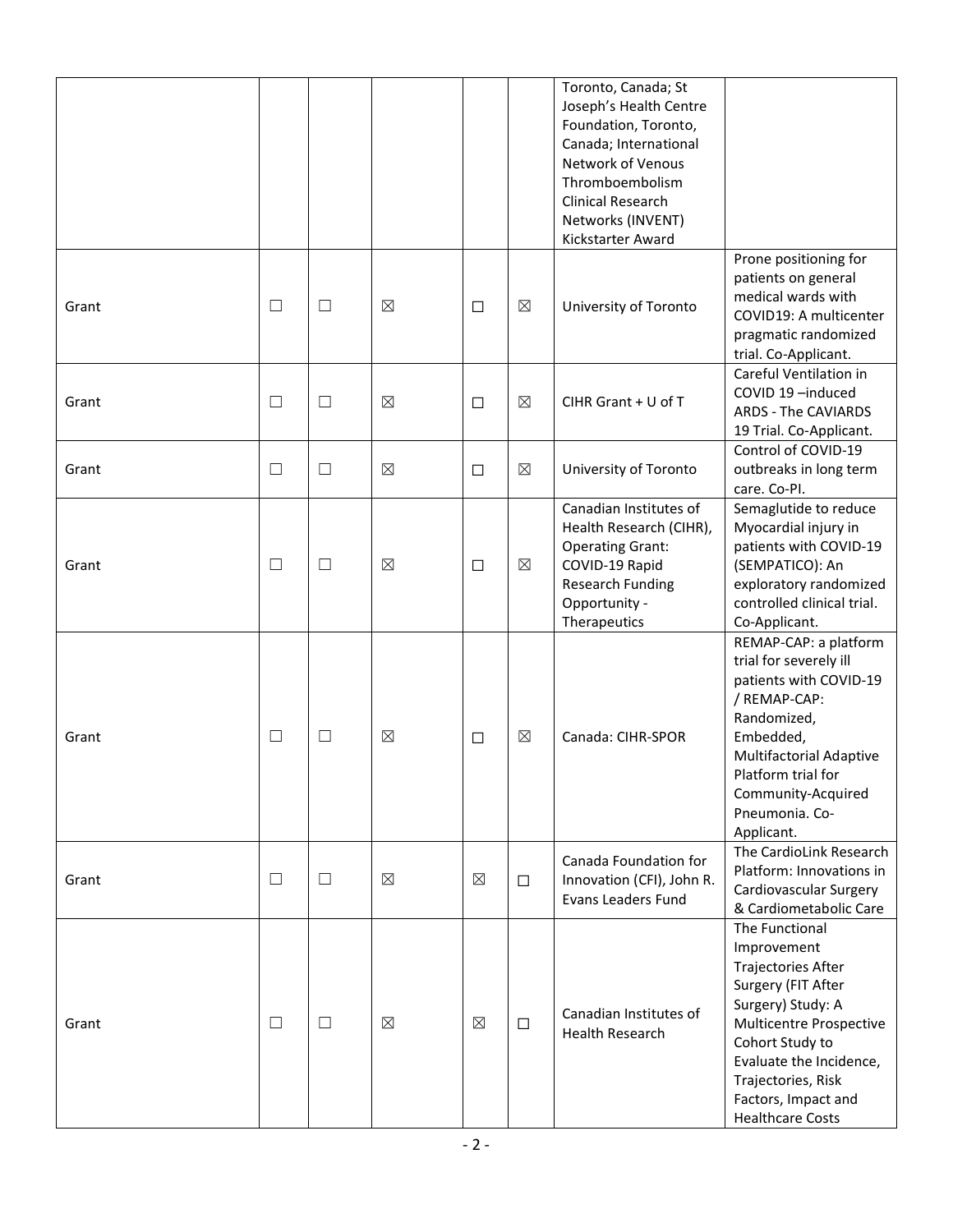| Grant            | $\Box$      | $\Box$ | $\boxtimes$ | $\boxtimes$ | □           | Canada Foundation for<br>Innovation, Operating<br><b>Grant: SPOR Innovative</b><br>Clinical Trial Multi-Year<br>Grant | <b>Evaluating Innovative</b><br>Health Care Solutions to<br>Improve Outcomes for<br>Persons with Type 1<br>Diabetes using a Novel<br><b>Electronic Data</b><br>Repository<br><b>Reducing Diabetic Foot</b><br>Complications through a<br>Multidisciplinary<br>Chiropodist Based<br>Intervention |
|------------------|-------------|--------|-------------|-------------|-------------|-----------------------------------------------------------------------------------------------------------------------|-------------------------------------------------------------------------------------------------------------------------------------------------------------------------------------------------------------------------------------------------------------------------------------------------|
| Grant            | $\Box$      | $\Box$ | $\boxtimes$ | $\boxtimes$ | □           | Arthritis Society. Young<br><b>Investigator Operating</b><br>Grant                                                    | Personalization of<br>osteoarthritis care using<br>large-scale randomized<br>evidence: network<br>meta-analysis and<br>methodological<br>development                                                                                                                                            |
| Grant            | $\Box$      | $\Box$ | $\boxtimes$ | $\Box$      | $\boxtimes$ | Canadian Institutes of<br>Health Research.                                                                            | <b>Operating Grant:</b><br>COVID-19 Rapid<br><b>Research Funding</b><br>Opportunity<br>Title: COVID-19 Ring-<br>based Prevention trial<br>with Lopinavir-ritonavir<br>(CORIPREV-LR).                                                                                                            |
| Grant            | $\Box$      | $\Box$ | $\boxtimes$ | $\Box$      | $\Box$      | CanCOVID                                                                                                              | Co-principal investigator                                                                                                                                                                                                                                                                       |
| Grant            | $\Box$      | $\Box$ | $\boxtimes$ | $\boxtimes$ | $\Box$      | Canadian Institutes of<br><b>Health Research</b>                                                                      | Nutrition<br>Recommendation<br>Intervention trialS in<br>children's<br>Healthcare                                                                                                                                                                                                               |
| Grant            |             | $\Box$ | $\boxtimes$ | $\boxtimes$ | □           | Canadian Institutes of<br>Health Research                                                                             | PRECEDE:<br>Preconception risk<br>factors and<br>Cardiometabolic health<br>in<br>Early childhood                                                                                                                                                                                                |
| Consulting       | □           | $\Box$ | $\boxtimes$ | $\boxtimes$ | $\Box$      | Amgen                                                                                                                 | Honoraria to the<br>institution for<br>participation in advisory<br>board                                                                                                                                                                                                                       |
| Consulting       | $\Box$      | $\Box$ | $\boxtimes$ | $\boxtimes$ | $\Box$      | Ava                                                                                                                   | Honoraria to the<br>institution for<br>participation in advisory<br>board                                                                                                                                                                                                                       |
| Consulting       | □           | $\Box$ | $\boxtimes$ | $\boxtimes$ | $\Box$      | Fresenius                                                                                                             | Honoraria to the<br>institution for<br>participation in advisory<br>board                                                                                                                                                                                                                       |
| Board membership | $\boxtimes$ | $\Box$ | $\Box$      | $\Box$      | $\Box$      | Click or tap here to<br>enter text.                                                                                   | Click or tap here to<br>enter text.                                                                                                                                                                                                                                                             |
| Employment       | $\boxtimes$ | $\Box$ | $\Box$      | $\Box$      | □           | Click or tap here to<br>enter text.                                                                                   | Click or tap here to<br>enter text.                                                                                                                                                                                                                                                             |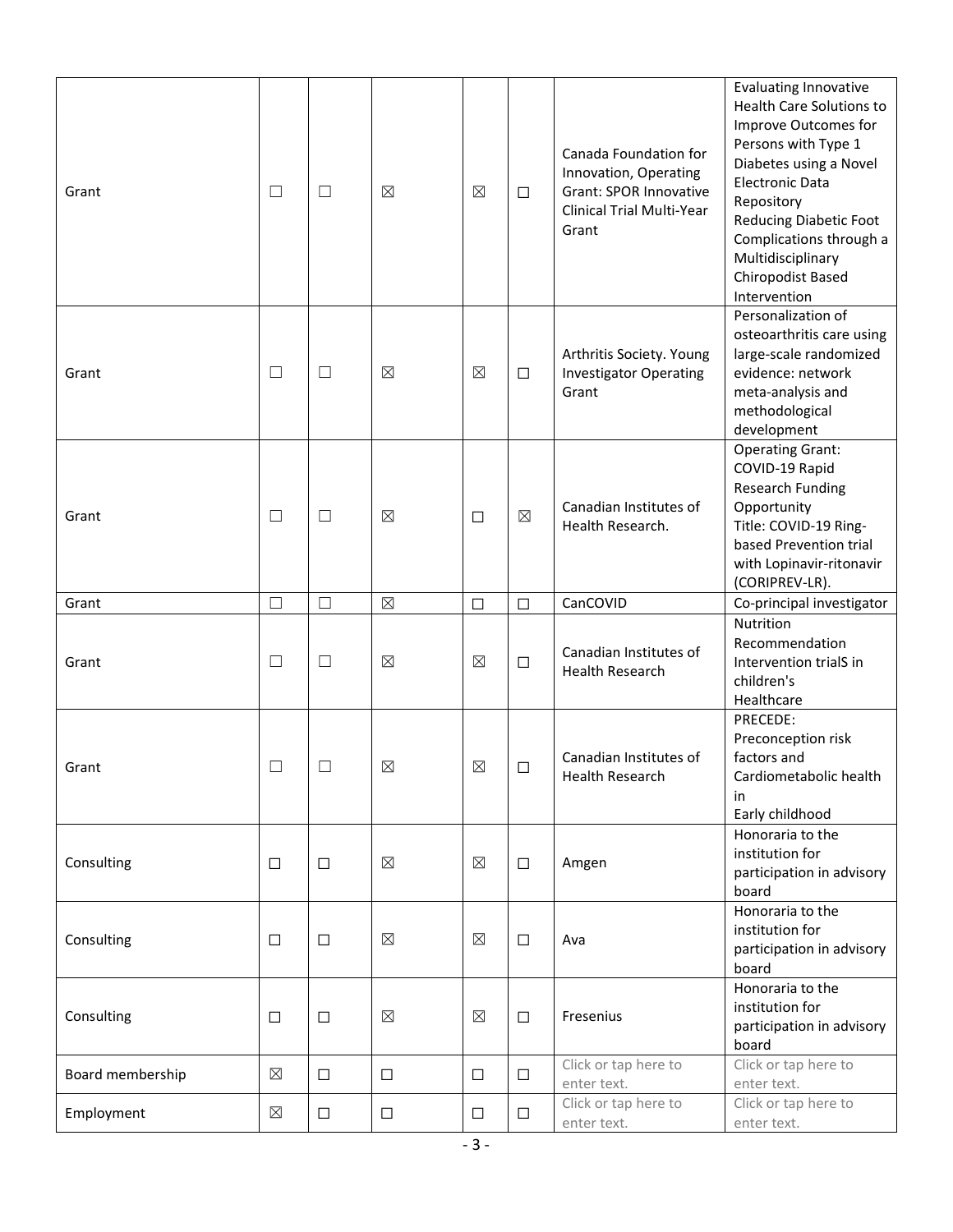| Payment for lectures<br>including service on speaker<br>bureaus                                                                                  | $\Box$      | $\boxtimes$ | $\Box$      | $\boxtimes$ | $\Box$      | Interaction 2019                                                             | Interaction 2019<br>speaker honorarium<br>Sept 21, 2019 ('clinical<br>research' talk)                          |
|--------------------------------------------------------------------------------------------------------------------------------------------------|-------------|-------------|-------------|-------------|-------------|------------------------------------------------------------------------------|----------------------------------------------------------------------------------------------------------------|
| Payment for manuscript<br>preparation                                                                                                            | $\boxtimes$ | □           | $\Box$      | □           | $\Box$      | Click or tap here to<br>enter text.                                          | Click or tap here to<br>enter text.                                                                            |
| Patents                                                                                                                                          | $\boxtimes$ | $\Box$      | $\Box$      | $\Box$      | $\Box$      | Click or tap here to<br>enter text.                                          | Click or tap here to<br>enter text.                                                                            |
| Royalties                                                                                                                                        | $\boxtimes$ | □           | □           | $\Box$      | $\Box$      | Click or tap here to<br>enter text.                                          | Click or tap here to<br>enter text.                                                                            |
| Payment for development of<br>educational presentations                                                                                          | $\boxtimes$ | □           | $\Box$      | $\Box$      | $\Box$      | Click or tap here to<br>enter text.                                          | Click or tap here to<br>enter text.                                                                            |
| Fees for participation in<br>review activities such as data<br>monitoring boards, statistical<br>analysis, end point<br>committees, and the like | $\boxtimes$ | □           | □           | □           | $\Box$      | Click or tap here to<br>enter text.                                          | Click or tap here to<br>enter text.                                                                            |
| Payment for writing or<br>reviewing any reports or<br>publications                                                                               | ⊠           | П           | □           | П           | $\Box$      | Click or tap here to<br>enter text.                                          | Click or tap here to<br>enter text.                                                                            |
| Provision of writing<br>assistance, equipment,<br>software, or administrative<br>support                                                         | $\boxtimes$ | □           | $\Box$      | $\Box$      | $\Box$      | Click or tap here to<br>enter text.                                          | Click or tap here to<br>enter text.                                                                            |
| Expert testimony                                                                                                                                 | $\Box$      | $\boxtimes$ | □           | П           | $\boxtimes$ | <b>Hicks Morley Hamilton</b><br><b>Stewart Storie LLP</b><br>City of Toronto | Paid expert witness on<br>vaccine mandates for a<br>university, a hospital,<br>and another public<br>employer) |
| Stock/stock options                                                                                                                              | $\boxtimes$ | □           | □           | $\Box$      | $\Box$      | Click or tap here to<br>enter text.                                          | Click or tap here to<br>enter text.                                                                            |
| Support for<br>travel/accommodations/<br>meeting expenses                                                                                        | П           | □           | $\boxtimes$ | $\boxtimes$ | П           | Amgen                                                                        | Travel expenses for<br>participation in advisory<br>board meetings                                             |
| Support for<br>travel/accommodations/<br>meeting expenses                                                                                        | □           | □           | $\boxtimes$ | $\boxtimes$ | П           | Fresenius                                                                    | Travel expenses for<br>participation in advisory<br>board meetings                                             |

### **C. Other Relationships**

Are there any other relationships or activities that could be perceived to influence your participation at the Science Table (COVID-19 related or not)? Please select one of the following:

- $\boxtimes$  No, there are no other relationships/conditions/circumstances that present, or may be perceived to present, a potential conflict of interest.
- $\Box$  Yes, there are relationships/conditions/circumstances that present, or may be perceived to present, a potential conflict of interest.

If you have selected 'Yes', use the following table to indicate whether the relationship is related to COVID-19 or not, provide the name of the entity (if applicable), and an explanation describing the nature of the relationship. If you have more than one relationship, please ensure to include all of them by selecting the '+' sign at the end of each row.